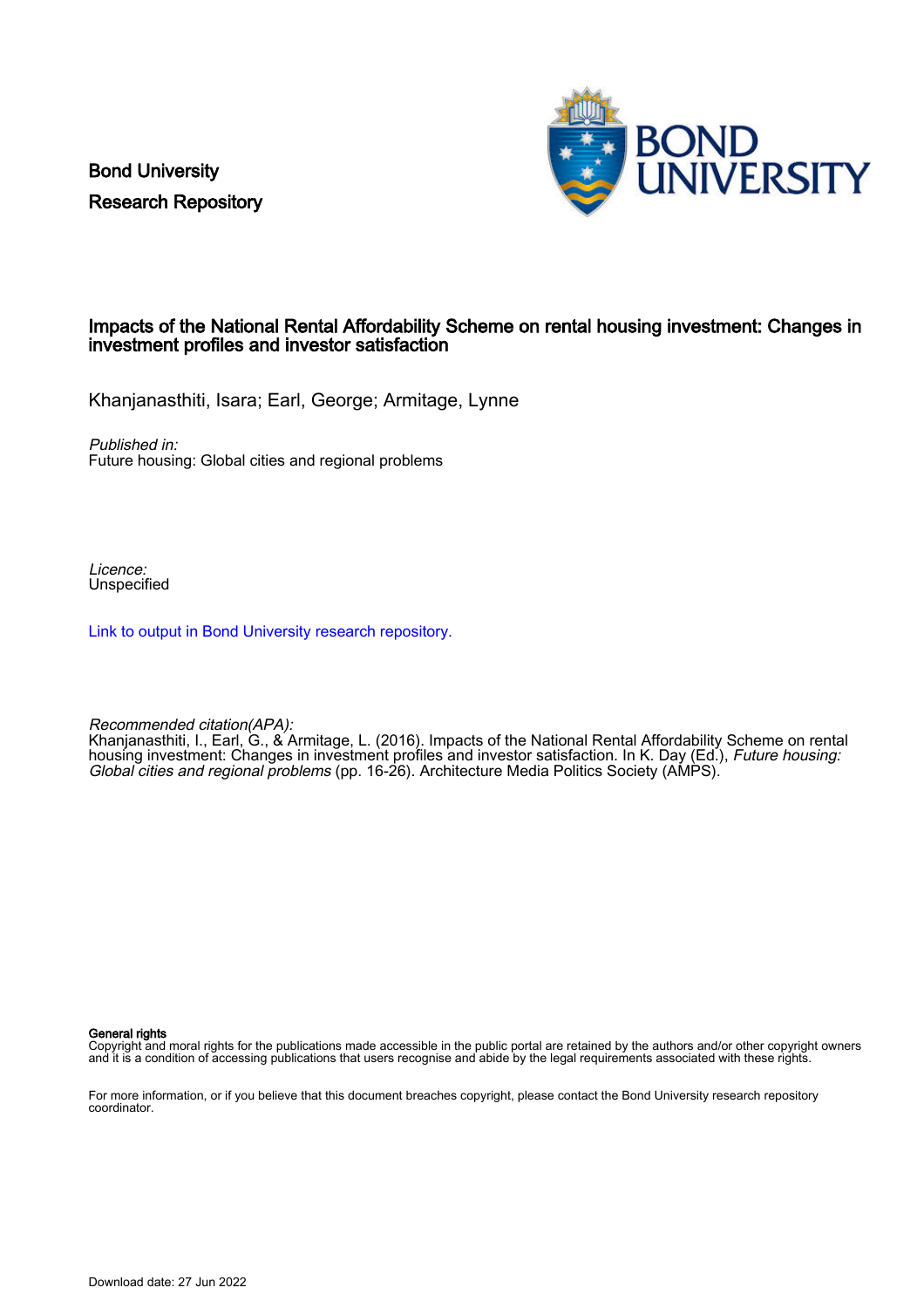# **IMPACTS OF THE NATIONAL RENTAL AFFORDABILITY SCHEME ON RENTAL HOUSING INVESTMENT: CHANGES IN INVESTMENT PROFILES AND INVESTOR SATISFACTION**

Authors:

# **ISARA KHANJANASTHITI\*\* DR GEORGE EARL\* DR LYNNE ARMITAGE\*\***

Institutions:

\*NATIONAL AFFORDABLE HOUSING CONSORTIUM \*\*BOND UNIVERSITY

## **INTRODUCTION**

In Australia, as is the case for many countries around the world, housing affordability is a major problem affecting families on or below average incomes. The impact is particularly severe in the major capital cities such as Sydney and Melbourne. Projections suggest that in the next decade median house price in these cities will exceed one million dollars. To increase the supply of affordable housing, the Australian Government, in partnership with all state governments, initiated a National Rental Affordability Scheme (NRAS) in 2008.

One of the key objectives of NRAS is to increase the supply of new affordable rental housing throughout Australia. In light of this target, this paper conducts a study of NRAS investors to identify the extent to which this objective has been achieved. Therefore, the aim of this paper is to review the net impacts of NRAS on housing investment in Australia. Specifically, four key issues are investigated, namely profile of investors, investors' investment portfolios prior to and after the introduction of NRAS, investors' perception of NRAS and impacts of NRAS on investment and tenancy choices. The paper evaluates the effectiveness of the program on influencing housing investment patterns, which can potentially be a useful template for future housing policies and initiatives of other countries.

This paper comprises four sections. Firstly, the paper provides background information on the housing affordability crisis in Australia and on the NRAS program. The paper then discusses the methodology and assumptions employed in this research. Thirdly, the paper presents and discusses the findings of NRAS impacts on the profile of investors and their investment portfolio and their satisfaction with the program. Lastly, the paper concludes with key impacts of NRAS on housing investment in Australia.

## **BACKGROUND INFORMATION**

## **Housing Affordability Crisis in Australia**

Affordable housing can be defined as housing that is able to meet the needs of low-to-moderateincome households and priced in a way that these households can meet other basic living costs such as medical care, food and education. To this end, housing is considered affordable when it costs less than thirty per cent of gross household income.<sup>1</sup> Housing stress occurs when the " $30/40$  rule", in which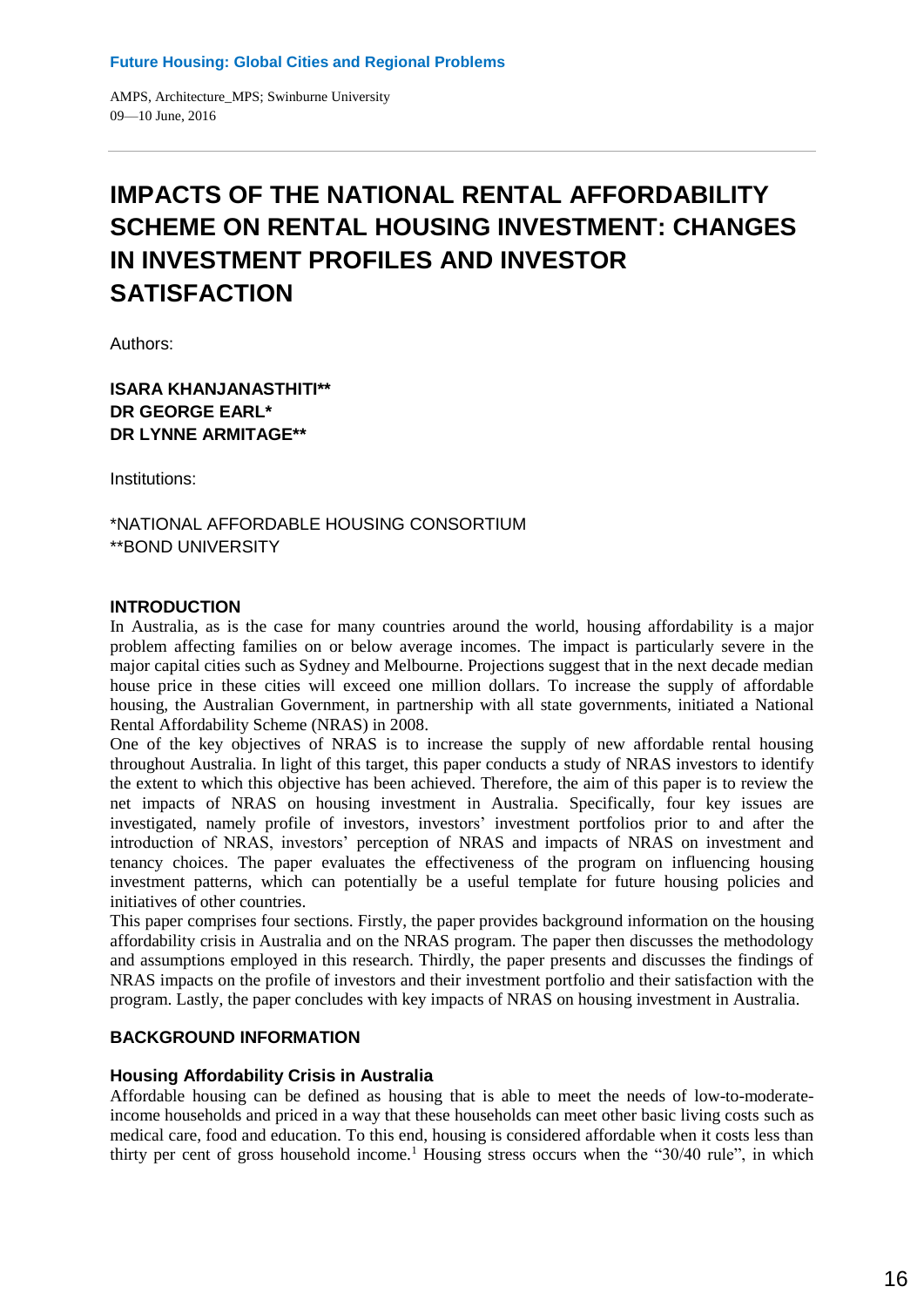housing costs exceed 30 per cent of total household incomes among households in the bottom forty per cent of income distribution, is met. 2

According to the Australian Government's Senate Economics Reference Committee, "affordable, secure and suitable housing [is] a vital determinant of wellbeing," but a significant number of households in Australia do not have access to affordable housing and its associated benefits.<sup>3</sup> The majority of existing affordable housing supply in Australia is rental housing. <sup>4</sup> However, the country is facing a severe housing affordability crisis, in which insufficient supply of affordable rental housing is available to households on low to moderate incomes. Between 1996 and 2011, the shortfall of homes which are affordable and available for rental by Q1 households (families in the bottom twenty per cent of Australia's income distribution) increased from 150,000 to 271,000. In the same time period, however, the number of affordable rental homes available for rental to these households increased from  $71,000$  to  $76,000$ .<sup>5</sup> Therefore, the housing affordability crisis in Australia has severely declined since 1996, implying that the private rental market in Australia has not successfully stimulated adequate supply of affordable housing.<sup>6</sup> Furthermore, housing affordability problems in Australia will continue to worsen in the first half of the twenty-first century due to projected demographic and housing market changes.<sup>7</sup>

The housing crisis has significant implications for Australia across several dimensions including economic performance, labour market efficiency, social polarisation and wealth creation and distribution.<sup>8</sup> Furthermore, it can adversely affect mental well-being of households.<sup>9</sup>

## **National Rental Affordability Scheme**

In the past decade, several government initiatives have been implemented to increase the supply of affordable housing throughout Australia. For example, the Australian Government established an Affordable Housing Working Group in January 2016 to identify innovative financing models to increase affordable housing.<sup>10</sup> The Government of South Australia, meanwhile, has established an Affordable Homes program to offer affordable homes costing less than \$350,000 to South Australian residents on low to moderate incomes before they are offered for sale to other buyers.<sup>11</sup>

In 2008, the Australian Government, in partnership with all state governments, implemented the National Rental Affordability Scheme (NRAS) to encourage large-scale investment in affordable rental housing from private and institutional investors. To do so, investors of NRAS dwellings are eligible for a ten-year tax incentive. In return, NRAS dwellings must be rented to eligible low-tomoderate-income households at twenty per cent below market rates. As at December 2015, 30,037 rental dwellings have already been built under NRAS, with 7,180 additional dwellings on track for construction in the near future.<sup>12</sup>

Having provided an overview of housing affordability in Australia and the NRAS program, the paper now outlines the research methodology undertaken in this study.

# **RESEARCH METHODOLOGY**

The study was conducted through an online survey using the SurveyMonkey website which began on March 31, 2014 and concluded on April 14, 2014. The link to the survey was disseminated via email to a total of 5,069 NRAS investors throughout Australia. Where applicable, respondents were asked to provide additional comments on NRAS and their satisfaction with the program and their tenants. The survey contained the four sections outlined in Table 1 below.

| <b>Survey Section</b>            | Description                                            |
|----------------------------------|--------------------------------------------------------|
| 1. Profile of investors          | Who the investors are and whether they have invested   |
|                                  | in rental housing prior to the introduction of NRAS    |
| 2. Profile of investment         | The investors' investment portfolio prior to and after |
|                                  | the introduction of NRAS                               |
| 3. Investors' perception of NRAS | How satisfied the investors are with the NRAS          |

*Table 1. Survey Questionnaire Sections*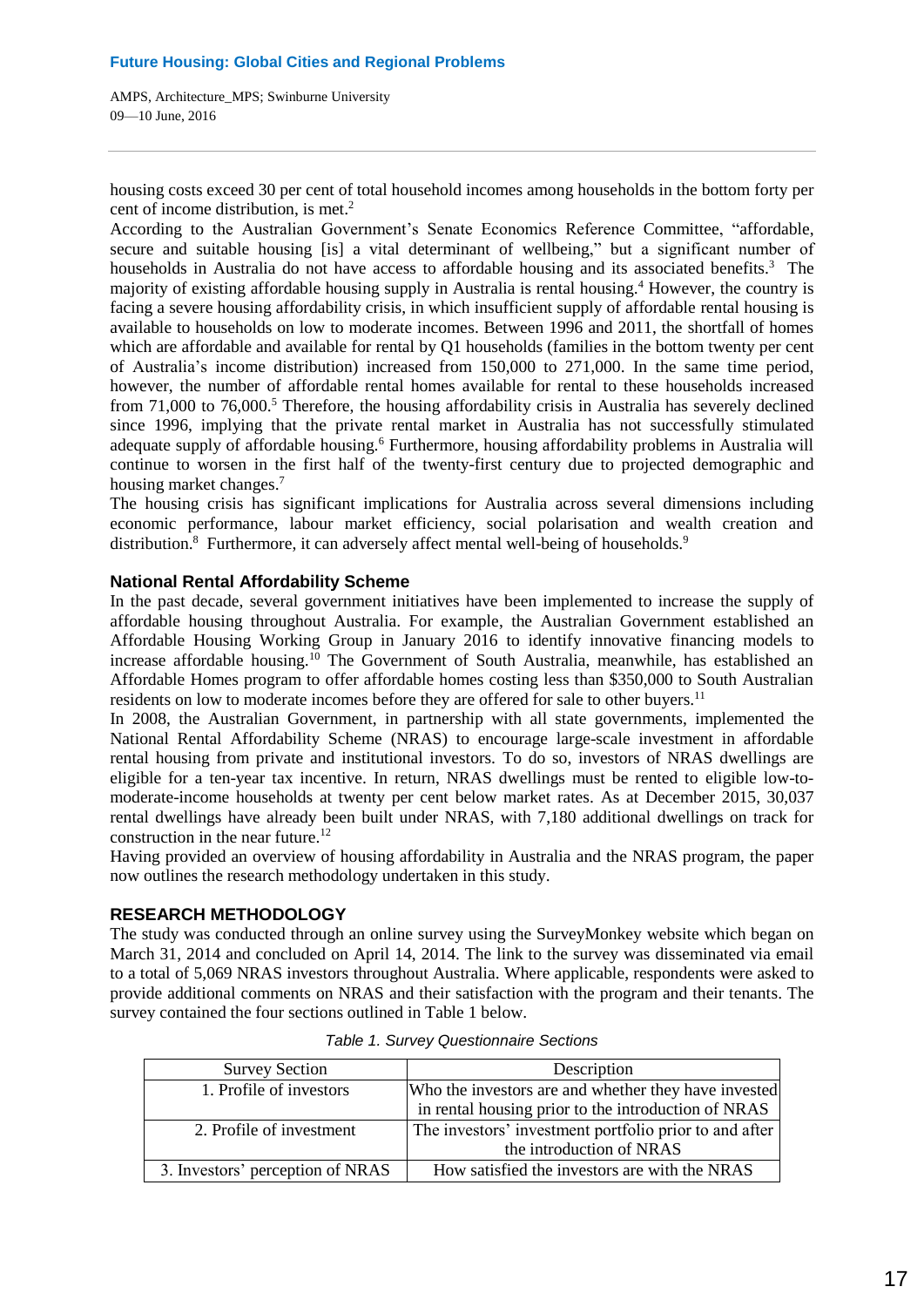AMPS, Architecture\_MPS; Swinburne University 09—10 June, 2016

|                       | scheme and their NRAS tenants                                                        |
|-----------------------|--------------------------------------------------------------------------------------|
|                       | 4. Impacts of NRAS on investment   How NRAS has affected the investors' decisions on |
| and tenancy decisions | their rental housing investment and tenants                                          |

A total of nine hundred respondents completed the survey throughout the survey period, indicating a survey response rate of approximately eighteen per cent. The respondents, who represented a range of investors including individuals, businesses and trusts, have purchased at least one NRAS property. Survey responses were collected on April 15, 2014 and were then analysed using Microsoft Excel. Having described the research methodology, the paper next outlines and discusses the key findings of the survey. The findings below are organised into four major sections consistent with the different survey sections outlined in Table 1.

# **PROFILE OF INVESTORS**

The proportions of different investor types among the survey respondents are shown in Figure 1.



*Figure 1. Profile of Investors*

As shown in Figure 1 above, the majority of the respondents were individual investors. Therefore, there is no significant change in the profile of investors in the Australian rental housing market, which is traditionally dominated by "ordinary mums and dads."<sup>13</sup> In addition, the survey revealed that fortythree per cent of the respondents had never invested in a rental housing prior to the introduction of NRAS, indicating that NRAS has successfully introduced a new cohort of investors for affordable rental housing in Australia.

# **PROFILE OF INVESTMENT**

The respondents were surveyed on their residential property investment portfolios both prior to and after the introduction of NRAS. Specifically, the following aspects of their investment portfolios were examined:

- Portfolio size;
- Expected holding period;
- Investment locations;
- Property types;
- Funding sources;
- Price preference; and
- Additional NRAS investment.

# **Portfolio Size**

Single-property portfolios remained the most common among the surveyed investors, with fifty-two per cent and sixty-five per cent of investors possessing portfolio of this size before and after NRAS was implemented, respectively. Overall, NRAS has not led to a significant change in investment property portfolio sizes.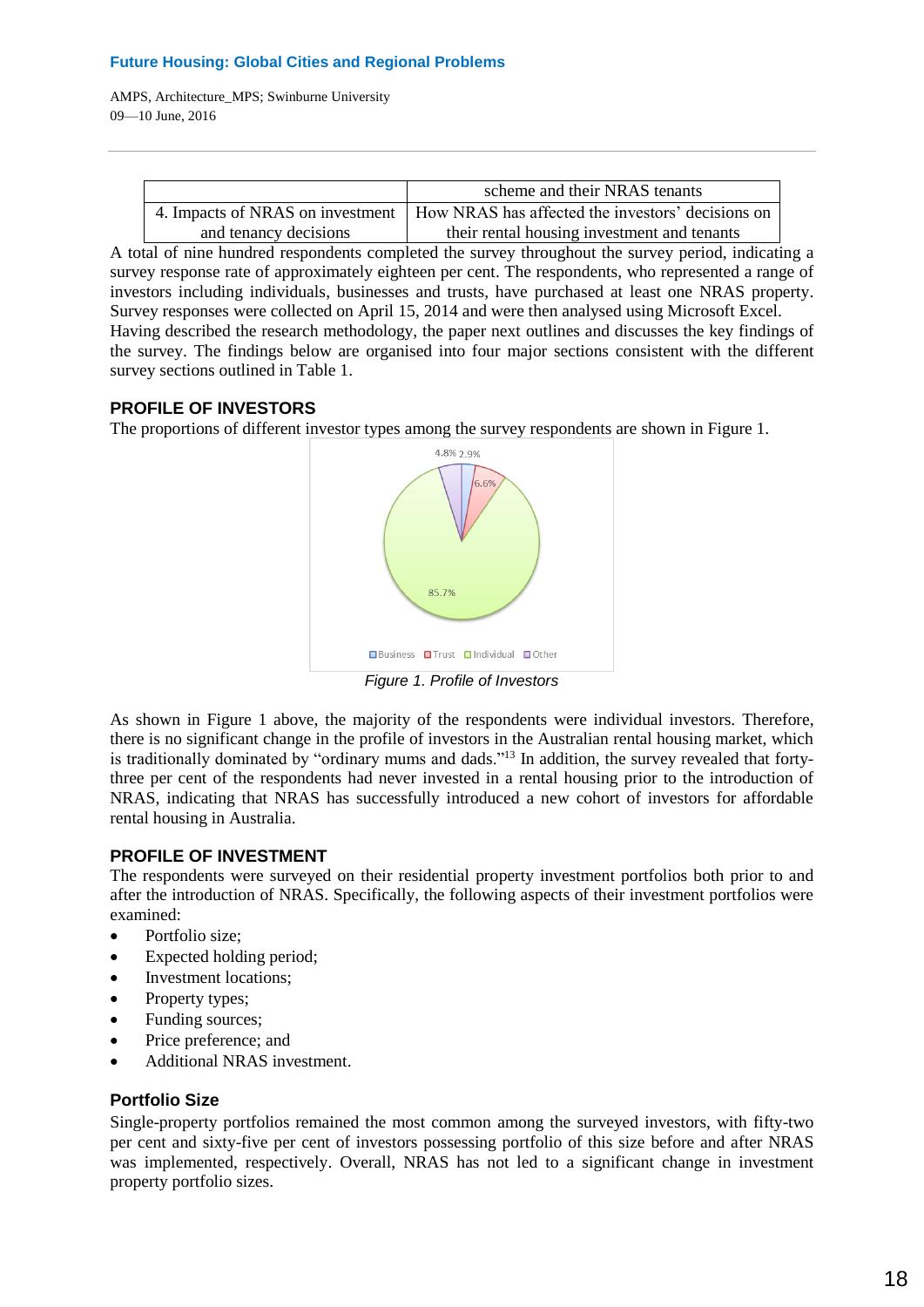AMPS, Architecture\_MPS; Swinburne University 09—10 June, 2016

After the implementation of NRAS, the average number of rental properties per portfolio dropped slightly from 2.05 to 1.68. This is due to the thirteen per cent increase in the proportion of investors with a single property in their portfolio. Such an increase could be attributed to the fact that individual investors, who make up the majority of NRAS investors as discussed previously, traditionally invest in "only one property [as] an important part of a self-funded retirement plan."<sup>5</sup>

# **Expected Holding Period**

Figure 2 below displays the expected holding periods among the surveyed investors prior to and after the introduction of NRAS.



*Figure 2. Expected Holding Periods before and after NRAS*

Figure 2 indicates that after the introduction of NRAS, there was an increase of twenty-nine per cent in the proportion of investors who expected to hold their investment rental property for at least six years. The majority of the respondents (sixty-one per cent) expected to hold their NRAS property for six to ten years. Overall, the average expected holding period of properties increased by twenty-two per cent from 10.1 years to 12.3 years.

Thus, NRAS has stimulated a significant growth in the expected holding period of rental property. This implies that the scheme has effectively increased the supply of affordable rental housing in Australia as NRAS property is likely to be available for rental for a longer period of time than non-NRAS property prior to being sold to another investor or owner occupier.

The substantial increase in expected holding period can be attributed to the structure of the tax incentive of the NRAS program, in which investors need to hold their NRAS property for ten years to receive full tax benefits.

## **Investment Locations**

Figure 3 below shows the relative proportions of investment made in different states before and after NRAS was implemented.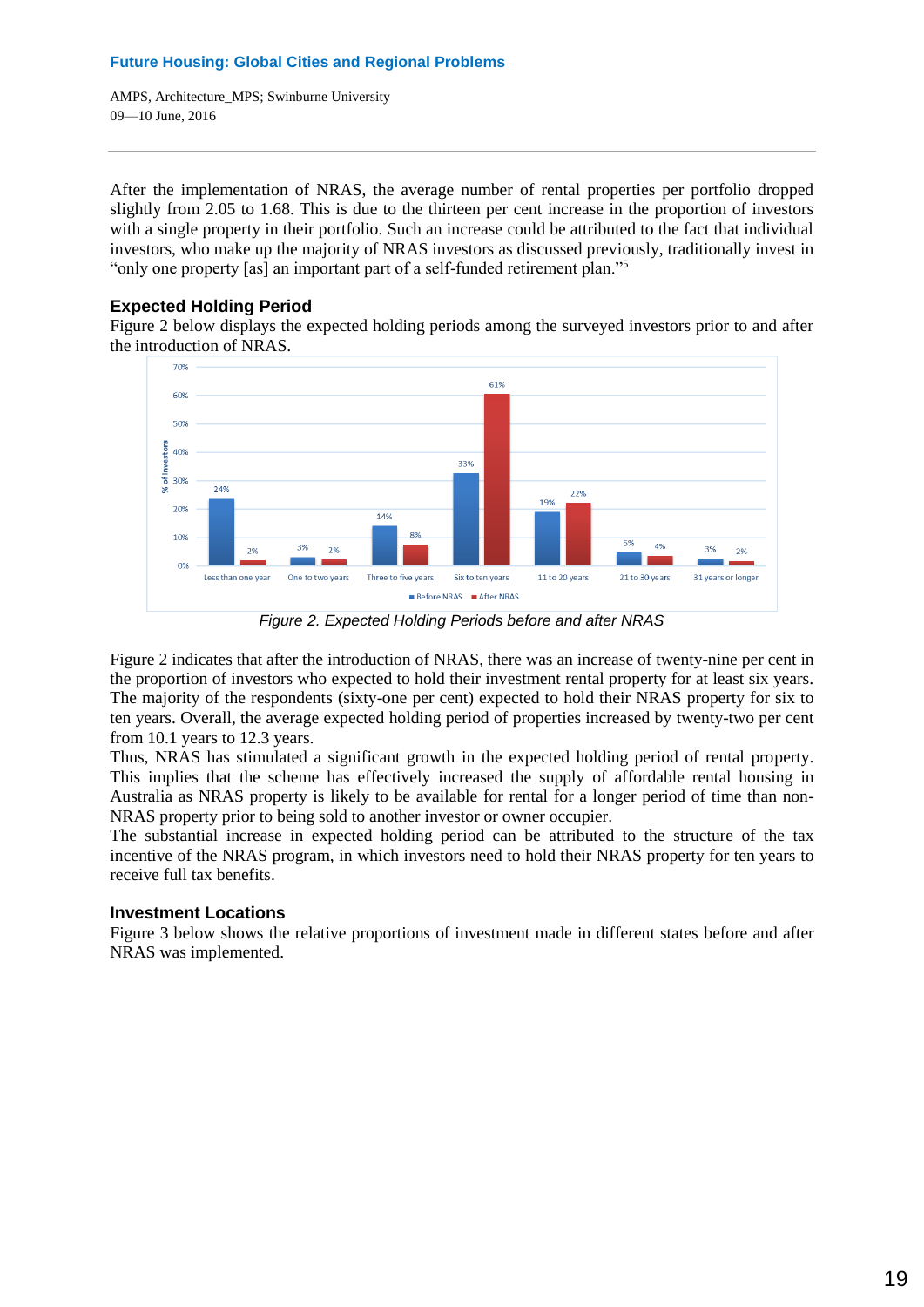AMPS, Architecture\_MPS; Swinburne University 09—10 June, 2016



*Figure 3. Investment in Different States before and after NRAS*

As shown in Figure 3, property investment made in New South Wales and Victoria declined by twenty-five per cent. The share of investment in Queensland, meanwhile, increased by twenty-two per cent. These changes in investment locations could be attributed to the fact that the majority of NRAS dwellings built as at December 2015 (thirty-four per cent) are located in Queensland.<sup>4</sup> Thus, NRAS has influenced investors' decisions for their investment locations.

Overall, however, the implementation of NRAS has not led to a substantial difference in the relative proportions of investment made in rental housing across all Australian states. Both prior to and after the introduction of NRAS, Queensland accounted for the majority of the rental property investment among the surveyed investors.

## **Property Types**

Among the pool of the respondents' investment properties before and after NRAS was implemented, there was a slight decline in the proportion of investment made in apartments (five per cent) while a minor increase in the percentage of investment on townhouses (six per cent) and studios (0.56 per cent) was evident. The majority of residential property investment was made in detached houses both before (forty-two per cent) and after NRAS was implemented (forty-one per cent). Thus, NRAS has not substantially altered the proportion of investment made in different property types among the surveyed NRAS investors.

## **Funding Sources**

Since the Australian financial sector was deregulated by the Hawk Government in the early 1980s, the big four banks have been dominating the country's banking and home loan industry.<sup>14</sup> The big four banks are Commonwealth Bank of Australia, Westpac Banking Corporation, National Australia Bank and Australia and New Zealand Banking Group.

After the implementation of NRAS, the proportion of investors with primary funding from a big four bank and investors with funding from another bank or financier increased by four per cent and three per cent, respectively. The big four banks were found to be the major funding providers as they were found to be the primary funding source for two thirds of the surveyed NRAS investors. Therefore, NRAS did not instigate any significant change in the key funding sources for rental property investment.

## **Preferred Price Range**

Figure 4 illustrates the preferred price ranges among the respondents prior to and after the implementation of NRAS.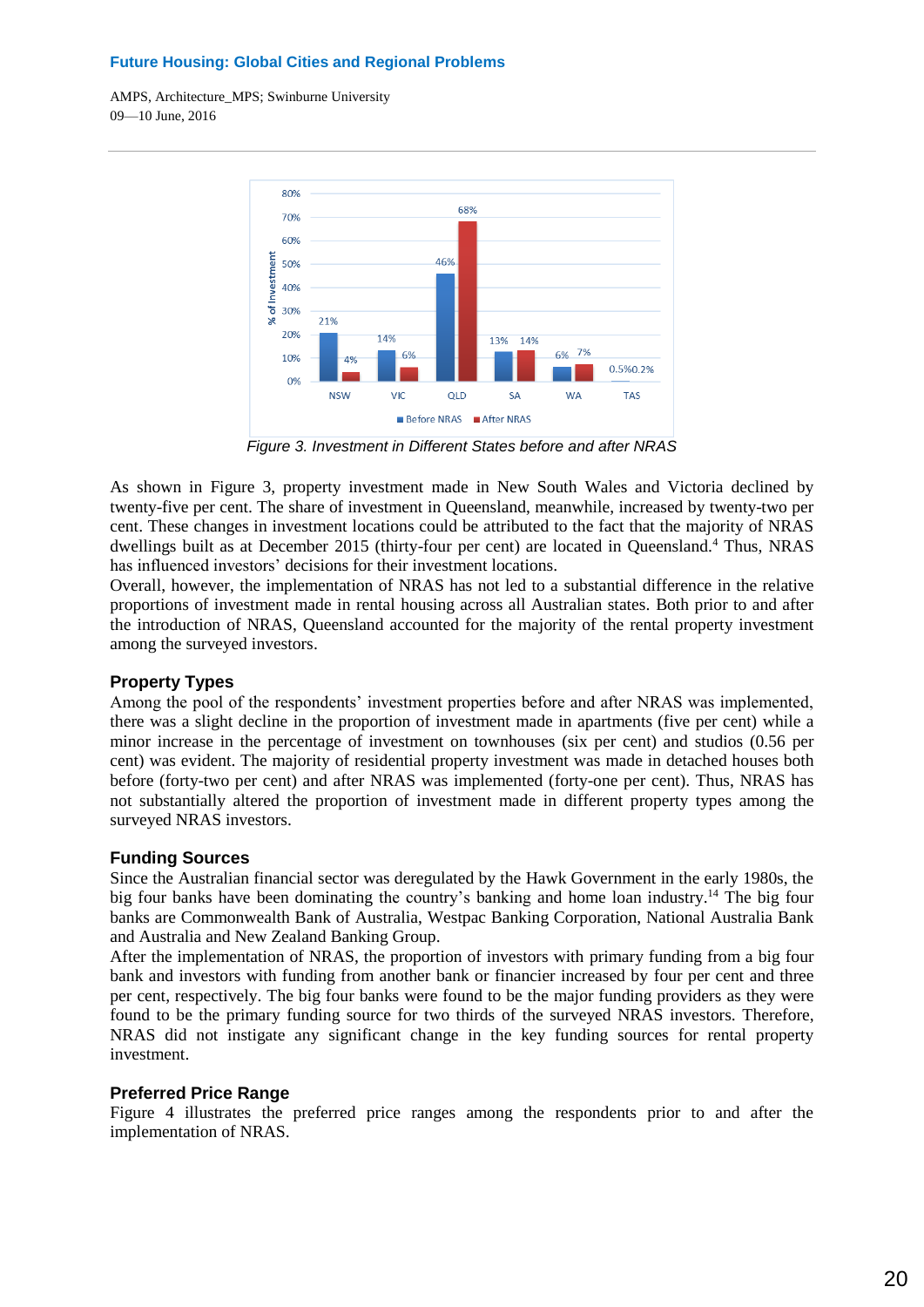AMPS, Architecture\_MPS; Swinburne University 09—10 June, 2016



*Figure 4. Preferred Price Ranges before and after NRAS*

As shown in Figure 4, prior to the introduction of NRAS, more than forty-six per cent of the investors preferred to invest in rental property with a price range below three hundred thousand dollars. This figure substantially dropped to fourteen per cent after NRAS was initiated, indicating that NRAS has increased the price range preferred by investors of rental housing. Before NRAS was implemented, forty-nine per cent of the investors were interested in investing in rental property with a price range between \$300,001 and \$500,000. After NRAS was introduced, this figure increased significantly to eighty-one per cent. Furthermore, as a result of NRAS, the majority of the NRAS investors (fifty-one per cent) preferred the price range between \$300,001 and \$400,000 dollars whereas the price range between \$400,001 and \$500,000 dollars was the second most preferred option for thirty per cent of the survey respondents. Thus, NRAS has stimulated investment interests and actual investment in higher quality rental housing.

# **Additional NRAS Investment**

The respondents were asked to provide an approximate timeframe for investing in another NRAS property under two different scenarios. In the first scenario, NRAS would continue under the original arrangement by concluding in June 2016 with a total of fifty thousand NRAS dwellings. In the second scenario, NRAS would extend beyond June 2016 with additional NRAS dwellings and the same tax incentive.

Under the first scenario, two-thirds of the investors planned not to purchase another NRAS property. In contrast, under the second scenario, the majority of the respondents (fifty-nine per cent) indicated that they would invest in additional NRAS property. The timeframe for another investment among the investors with an interest to make additional investment under the second scenario was between one to three years.

Although the final round of applications for NRAS did not proceed, leaving the total number of NRAS dwellings at approximately 37,000, these survey results suggest that an extension of the program could be beneficial for the Australian housing industry by successfully attracting additional rental property investment in a relatively short period of time.

# **INVESTORS' PERCEPTION OF NRAS**

The surveyed investors were asked about the following aspects in relation to their perception of NRAS:

- Satisfaction with the NRAS program and their tenants;
- Reasons behind their satisfaction with NRAS; and
- Reasons behind their NRAS investment.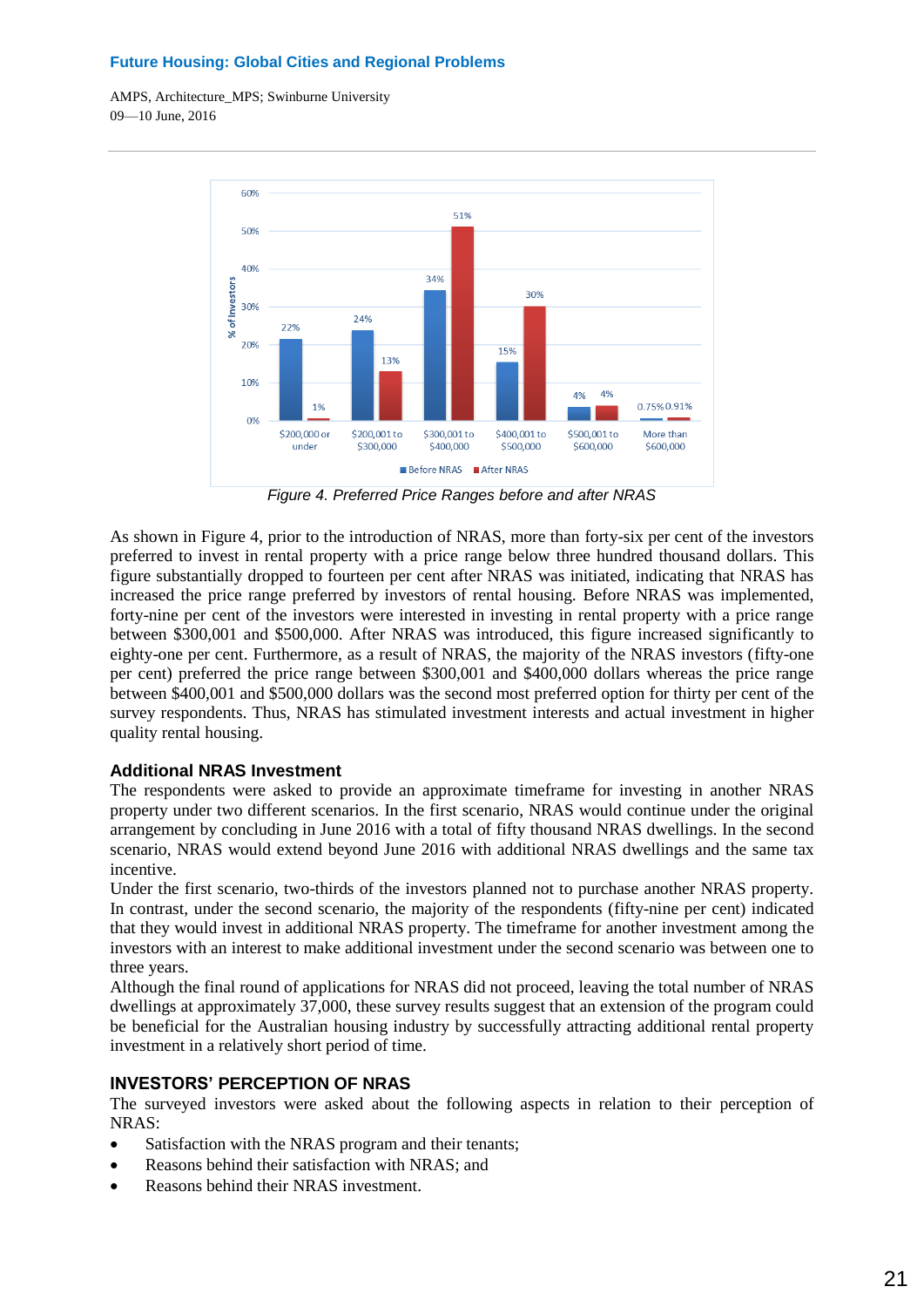AMPS, Architecture\_MPS; Swinburne University 09—10 June, 2016

## **Satisfaction with NRAS Program and Tenants**

Figure 5 below displays the levels of satisfaction with the NRAS program and tenants among the surveyed investors.



*Figure 5. Investor Satisfaction with NRAS Program and Tenants*

A total of eighty-four per cent and ninety-two per cent of the surveyed investors were neutral, satisfied or very satisfied with the NRAS program and tenants, respectively, as shown in Figure 5 above. Thus, the majority of NRAS investors have shown satisfaction toward the NRAS scheme and tenants.

## **Reasons behind Satisfaction with NRAS**

Figure 6 shows the key reasons behind investor satisfaction with NRAS.



*Figure 6. Reasons behind Investor Satisfaction with NRAS*

Based on the data in Figure 6, three key reasons were behind the investors' satisfaction: NRAS tax incentive, tenancy managers and quality of tenants. These reasons are discussed further below.

## *Tax Incentive*

More than ninety-five per cent of the satisfied investors cited the NRAS tax incentive as a key reason for their satisfaction. One respondent was satisfied with "how the incentive is paid" as a refundable tax offset in which the total tax bill of NRAS investors is reduced, or as a tax refund in the case where their payable tax is not high enough. This figure illustrates that the tax incentive is the key reason for investors' satisfaction with NRAS.

## *Tenancy Managers*

Tenancy managers are responsible for the assessment of tenants as well as the on-going management of NRAS property and tenancy. <sup>15</sup> Therefore, NRAS requires limited hands-on involvement from NRAS investors, indicating an arrangement of "set and forget nature" according to one respondent.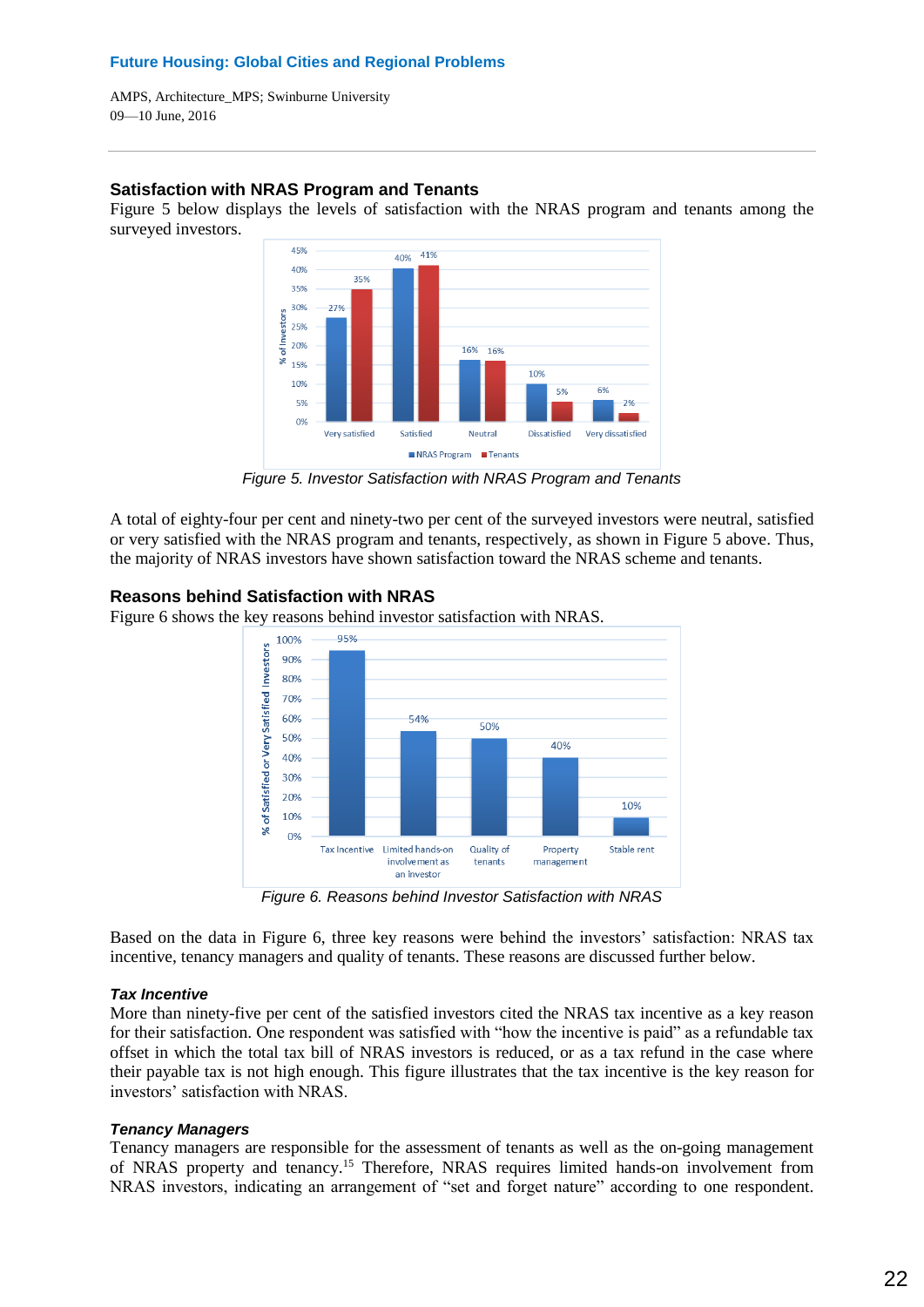More than fifty-four per cent of the respondents, who were satisfied with NRAS, indicated the limited hands-on involvement required by NRAS was a reason behind their satisfaction. Furthermore, forty per cent of the satisfied investors cited property management, which is the responsibility of tenancy managers, as a reason behind their satisfaction. Therefore, in addition to the tax incentive, the arrangement of tenancy managers for NRAS also significantly contributes to the investors' satisfaction with the scheme.

## *Quality of Tenants*

Prior to being eligible for renting an NRAS dwelling, tenants must show evidence of household incomes to tenancy managers who, together with NRAS investors, select tenants for NRAS properties. Longer leases for NRAS dwellings are normally encouraged for NRAS tenancies due to the benefits of lower vacancy rates and high "costs normally associated with end of leases and re-tenanting."7

Given the reasons above, as one survey respondent noted, NRAS property may benefit from "more stable tenancies [and] less vacancies." Furthermore, the process of verifying household incomes could lead to a higher quality of tenants for NRAS property with a lower likelihood of rent arrears as one respondent noted, "I am personally very happy with my tenant who is a school chaplain." To this end, half of the satisfied investors cited the quality of tenants as a key reason for their satisfaction with NRAS.



## **Reasons behind NRAS Investment**

*Figure 7. Reasons behind NRAS Investment*

Based on the data in Figure 7, three key factors were revealed by the survey as key motivating reasons behind the investors' initial reasons to invest on NRAS property. These include the NRAS tax incentive, investment portfolio enhancement and goodwill.

# *Tax Incentive*

The majority of the surveyed investors (eighty-four per cent) cited the tax incentive of NRAS as the major motivating reason for their initial decision to invest in NRAS property. This result is consistent with the previously discussed finding that the tax incentive was the key reason behind investors' satisfaction with the NRAS program. The tax incentive not only has attracted investors to purchase NRAS property but also may encourage them to hold their NRAS property for a longer period of time than non-NRAS property by maintaining their satisfaction with the program. Therefore, the tax incentive is a major driver for the successful implementation of NRAS.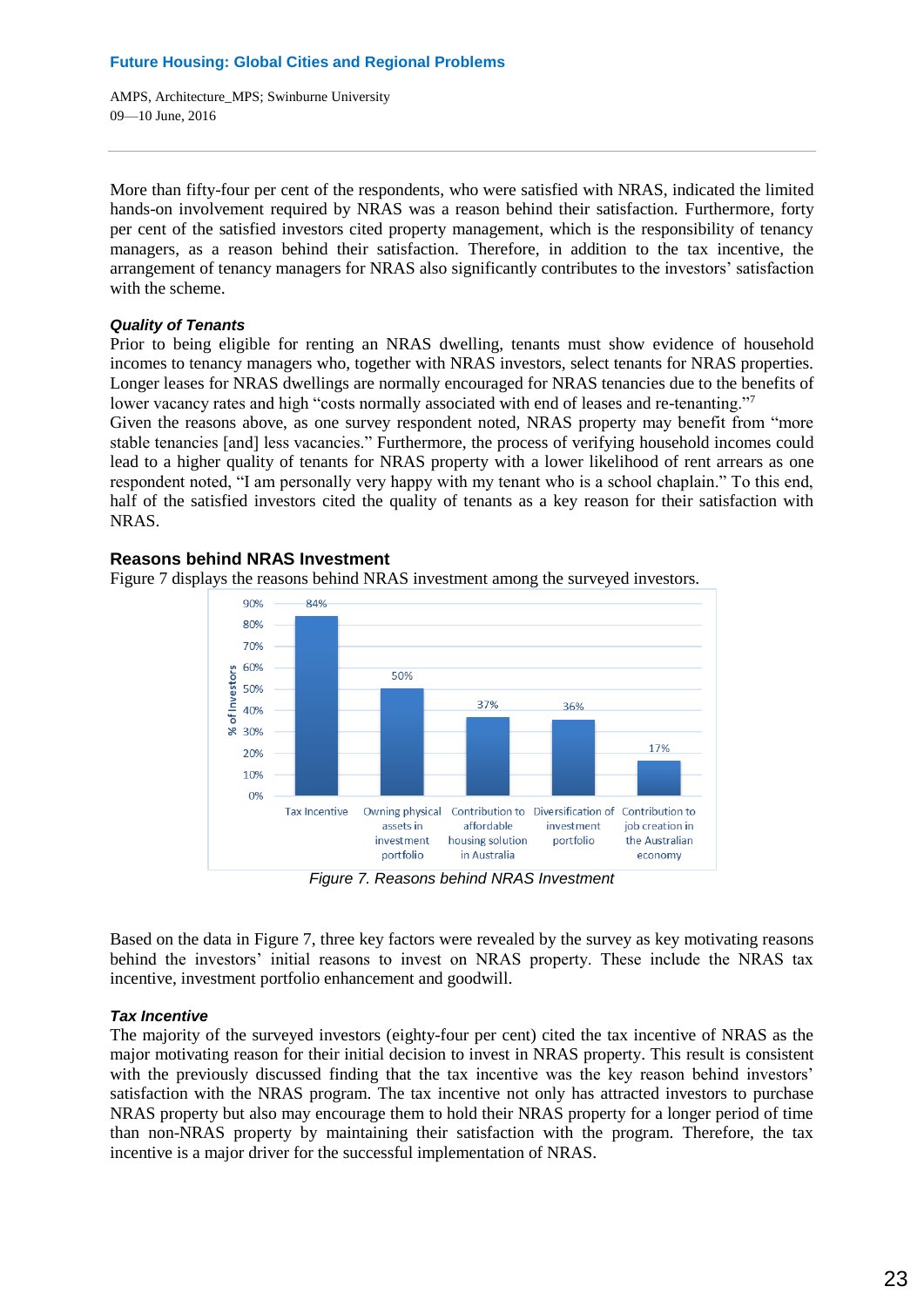#### *Investment Portfolio Enhancement*

The second most common reason behind the investors' decision to invest in NRAS property, cited by half of the respondents, was the desire to own a physical asset in their investment portfolio. Likewise, more than thirty-six per cent of the investors indicated portfolio diversification as a reason for their investment decision. Furthermore, several investors perceived NRAS as a safe and viable investment opportunity. One respondent noted that NRAS allowed "positive cash flow" to be achieved by the respondent's property investment "from day one." Investment in NRAS, as explained by a surveyed investor, has "reduced risk and consistent returns." The program also creates "housing that was dispersed throughout the community [leading to] better future resale prospects" according to another investor.

Thus, NRAS was perceived among the investors as a strategic investment product to enhance their investment portfolio or enter the investment housing market. This finding is a key reason behind the previously deliberated finding that nearly half of the surveyed investors were new housing investors. One respondent, who had never invested in property, noted that NRAS had "helped [the respondent] develop a sound and relatively safe entry into property investment."

## *Goodwill*

Goodwill was found to be a key driver for several investors to purchase NRAS property. NRAS property, according to one respondent, is a "socially responsible investment opportunity." More than thirty-seven per cent of the surveyed investors indicated that the opportunity to contribute to an affordable housing solution for Australia was a key reason behind their NRAS investment. One respondent noted that NRAS "is a win-win situation [as] low cost housing is provided to decent people on lower incomes." Another investor mentioned the reason behind NRAS investment was "to assist people to be able to save for their own home by providing affordable accommodation." Furthermore, seventeen per cent of the respondents indicated that the prospect of job creation in the Australian economy was a reason behind their NRAS investment decision.

Having discussed the surveyed investors' perception of NRAS, the paper now outlines net impacts of NRAS on investment and tenancy decisions.

## **IMPACTS OF NRAS ON INVESTMENT AND TENANCY DECISIONS**

The survey asked the investors about their decision regarding three aspects of their property investment if NRAS had not existed: investment, location and tenants.

## **Investment**

Without NRAS, forty-two per cent of the respondents would have purchased an existing property whereas eighteen per cent of the respondents would not have invested in rental property at all, indicating the majority of the respondents (sixty per cent) would not have invested in a new rental property if NRAS had not existed. Thus, without NRAS, rental property purchased by sixty per cent of NRAS investors may not have been built due to lack of investment.

## **Location**

NRAS aimed to provide affordable rental property in areas with moderate-to-high rental needs throughout Australia. To determine the extent to which this objective was achieved, the respondents were asked whether they would have invested in rental property in the suburb(s) where their NRAS property is located. The survey revealed that more than seventy per cent of the investors would have invested elsewhere. This finding implies that construction of rental dwellings in key areas with significant rental needs throughout Australia may have been constrained in the absence of NRAS.

## **Tenants**

Approximately two-thirds of the respondents would not have considered renting their investment property to tenants on low or moderate incomes. This figure implies that without NRAS, low-to-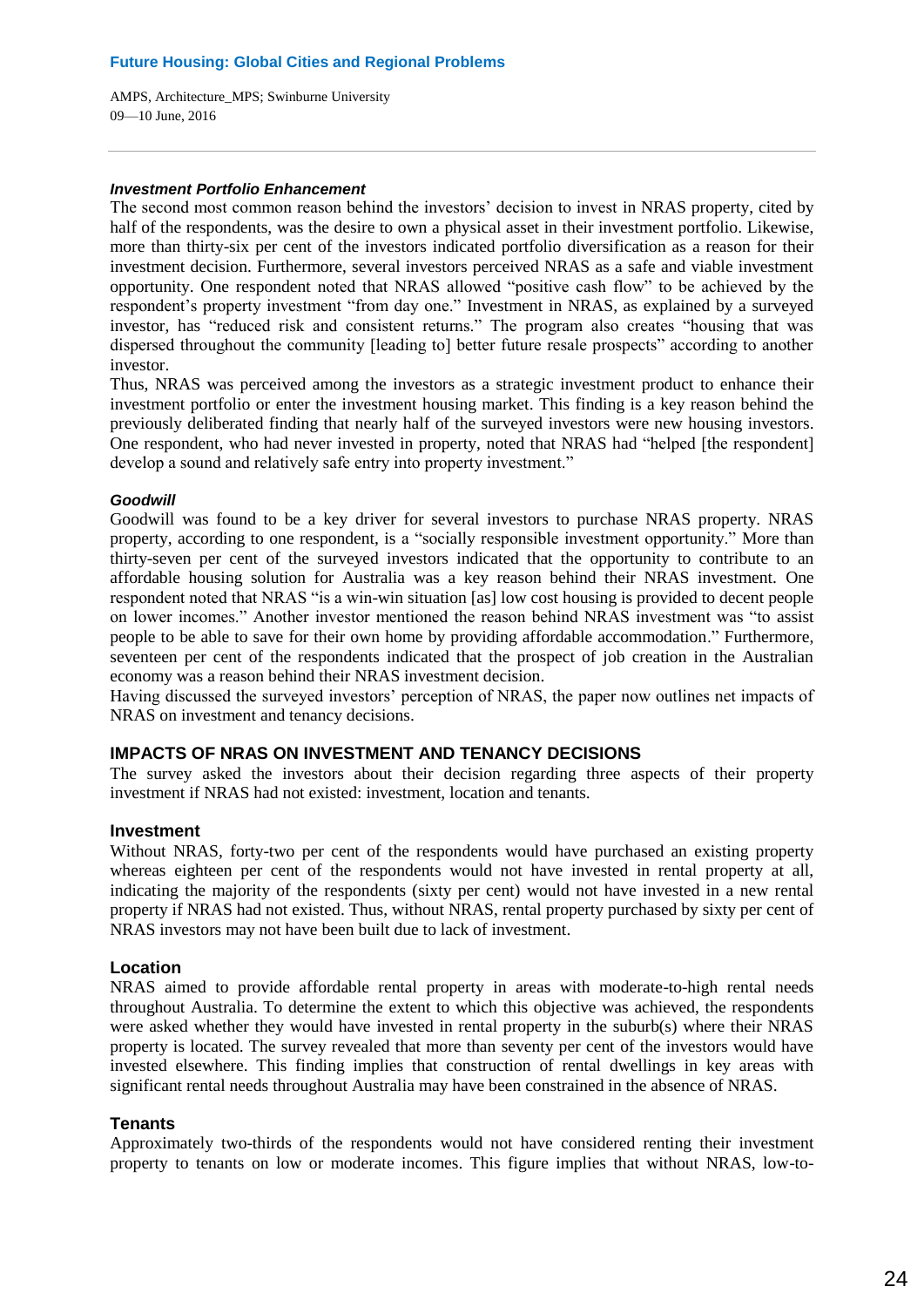moderate-income households would have had substantially more limited rental opportunities as the majority of investors may not have approved the households' applications to rent their property.

## **CONCLUSION**

 $\overline{a}$ 

This paper has discussed survey findings on the net impacts of NRAS on rental housing investment in Australia. The findings indicate that the scheme has led to five positive outcomes for the rental housing sector in Australia. Firstly, NRAS has introduced new investors to the Australian rental housing market, with nearly half the surveyed investors being new investors with no prior investment in property. Secondly, it has increased investors' expected holding period for their rental property. This implies that NRAS housing is available for rental for a longer period of time than conventional rental housing prior to being sold to another investor or owner-occupier. Thirdly, the scheme has stimulated investment and the associated construction activities for higher quality affordable rental housing due to the significant increase in the investors' preferred price range of their property. Fourthly, NRAS has stimulated additional supply of affordable rental property throughout areas of moderate-to-high rental needs. Without NRAS, investment in these suburbs would have been significantly limited, which could have led to limited construction of new rental dwellings in these areas. Lastly, the program has achieved strong investor satisfaction, indicating that should NRAS or a similar initiative be re-introduced, the investors may be favourably interested in participating in the program. Based on these key findings, it is evident that, from an investment perspective, NRAS has generated positive net impacts on the Australian rental housing market by effectively altering investment patterns in a way that stimulates additional supply of quality affordable rental housing. Therefore, the program provides a useful template for other countries to influence or establish their future housing policies and initiatives.

## **REFERENCES**

**\_**

<sup>1</sup> "What is affordable housing?" Centre for Affordable Housing, accessed May 19, 2016, http://goo.gl/vI7TBw.

<sup>2</sup> Judith Yates et al., *Housing affordability: a 21st century problem* (Sydney: Australian Housing and Urban Research Institute, 2007), accessed May 19, 2016, http://goo.gl/PhzNlK, 4.

<sup>3</sup> Senate Economics References Committee, *Out of reach? The Australian housing affordability challenge* (Canberra: Senate Printing Unit, Parliament House, 2015), accessed May 19, 2016, http://goo.gl/vE3UoI, xvii. 4 "What is affordable housing?"

<sup>5</sup> Kath Hulse et al., *Changes in the supply of affordable housing in the private rental sector for lower income households, 2006–11* (Melbourne: Australian Housing and Urban Research Institute, 2014), accessed May 19, 2016, https://goo.gl/X0qYii, 1-4.

<sup>6</sup> "Increasing the supply of affordable housing for low income tenants," Australian Housing and Urban Research Institute, accessed May 19, 2016, http://goo.gl/uvA8ea.

<sup>7</sup> Yates et al., *Housing affordability*, 1.

<sup>8</sup> Judith Yates et al., *Housing affordability: a 21st century problem*, 1.

<sup>&</sup>lt;sup>9</sup> Rebecca J. Bentley et al., "Housing affordability, tenure and mental health in Australia and the United Kingdom:<br>a comparative panel analysis," *Housing Studies* 31 (2016): 217, accessed May 19, 2016, a comparative panel analysis," *Housing Studies* 31 (2016): 217, accessed May 19, 2016, doi:10.1080/02673037.2015.1070796.

<sup>10</sup> Australian Government, *Affordable Housing Working Group: Issues Paper* (Canberra: Australian Government, 2016), accessed May 19, 2016, http://goo.gl/gtkWwC, 1.

<sup>11</sup> "Affordable Homes," Government of South Australia, accessed May 19, 2016, http://goo.gl/qpKKat.

<sup>12</sup> Australian Government, National Rental Affordability Scheme Quarterly Performance Report (Canberra: Australian Government, 2015), accessed May 19, 2016, https://goo.gl/E0BQbZ, 3.

<sup>13</sup> Real Estate Institute of Australia, *REIA News, Issue 41: December 2014* (Canberra: Real Estate Institute of Australia, 2014), accessed May 19, 2016, https://goo.gl/mgLRq1, A profile of Australian property investors.

<sup>14</sup> David Richardson, *The rise and rise of the big banks* (Canberra: The Australian Institute, 2012), accessed May 19, 2016, http://goo.gl/HH697s, 8.

<sup>15</sup> "National Rental Affordability Scheme - Frequently asked questions," Australian Government, accessed May 19, 2016, https://goo.gl/8tLVXd.